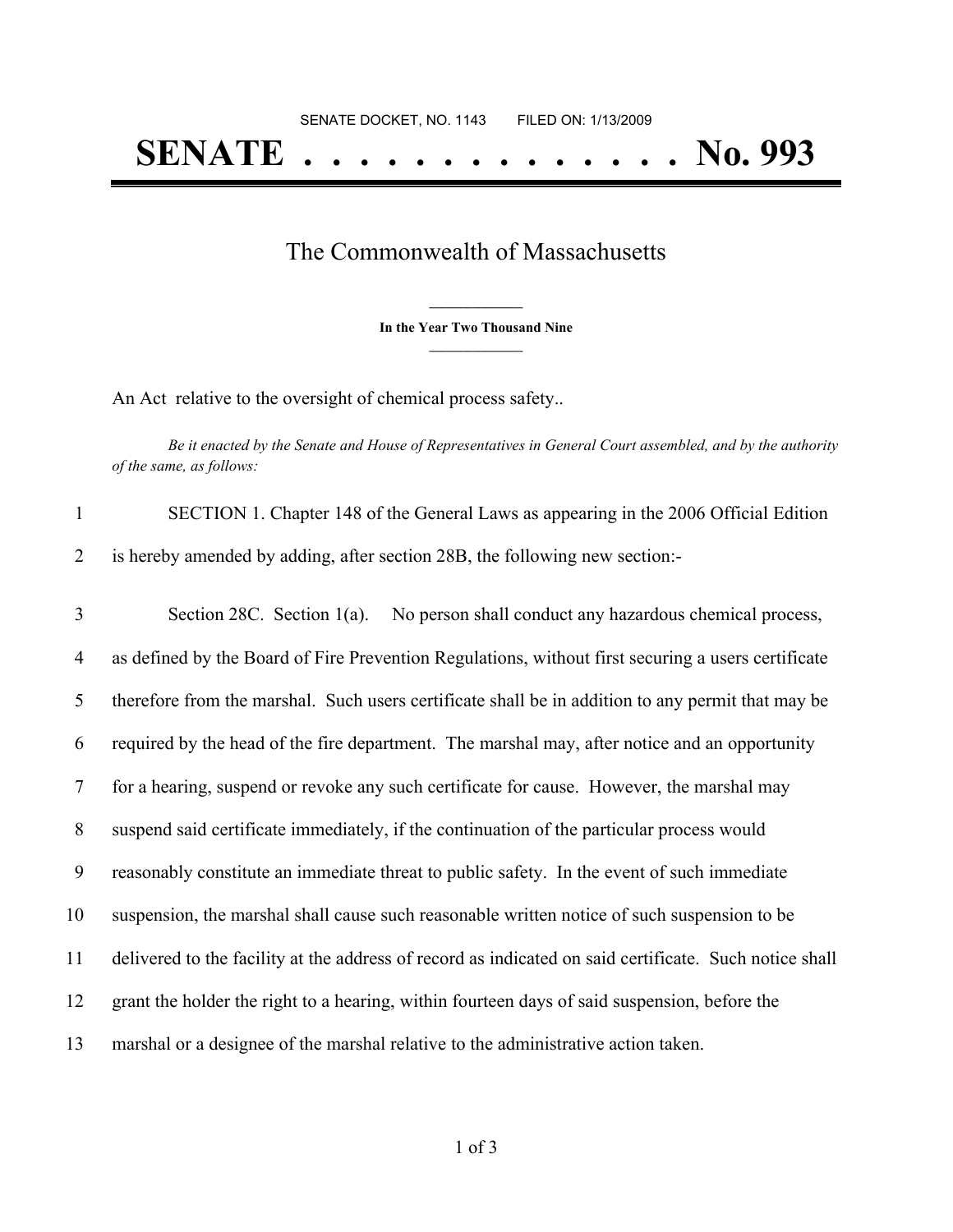(b). The marshal shall charge a fee for the initial issuance of said certificate and any renewal thereof. The amount of said fee shall be determined annually by the Secretary of administration under the provision of section three B of chapter seven.

 (c). The Board of Fire Prevention Regulations shall promulgate rules and regulations which establish standards relating to hazardous chemical processes, including any use, storage, mixing, bonding, manufacturing, handling, or the on-site movement of such chemicals, or combination of these activities, and such other matters, including but not limited to 3rd party inspections and facility reviews necessary to carry out the Board's requirements.

22 (d). Every applicant for a certificate under this section shall, as a condition to such issuance, provide evidence of valid liability insurance coverage in the form of a certificate issued by the insurance agency to the Marshal's office. Said insurance certificate shall list the name and claims representative providing general liability coverage in the minimum amount of \$1,000,000 per occurrence and \$1,000,000 aggregate coverage. A 30-day cancellation notice to the Marshal shall be a condition to the policy. Any insurance coverage issued pursuant to this section shall be from a company licensed in the Commonwealth of Massachusetts by the Commissioner of Insurance.

 SECTION 2. There shall be a separate fund on the books of the Commonwealth to be known as the Chemical Process Safety Program Fund. Such fund shall consist of all certification fees submitted by an applicant under this section, together with any interest thereon, and shall, in addition to any other monies made available for such purpose, be expended by the Marshal, without further appropriation, and shall be used solely to support activities related to the administration of a statewide chemical process safety program. All payments from the Chemical

of 3